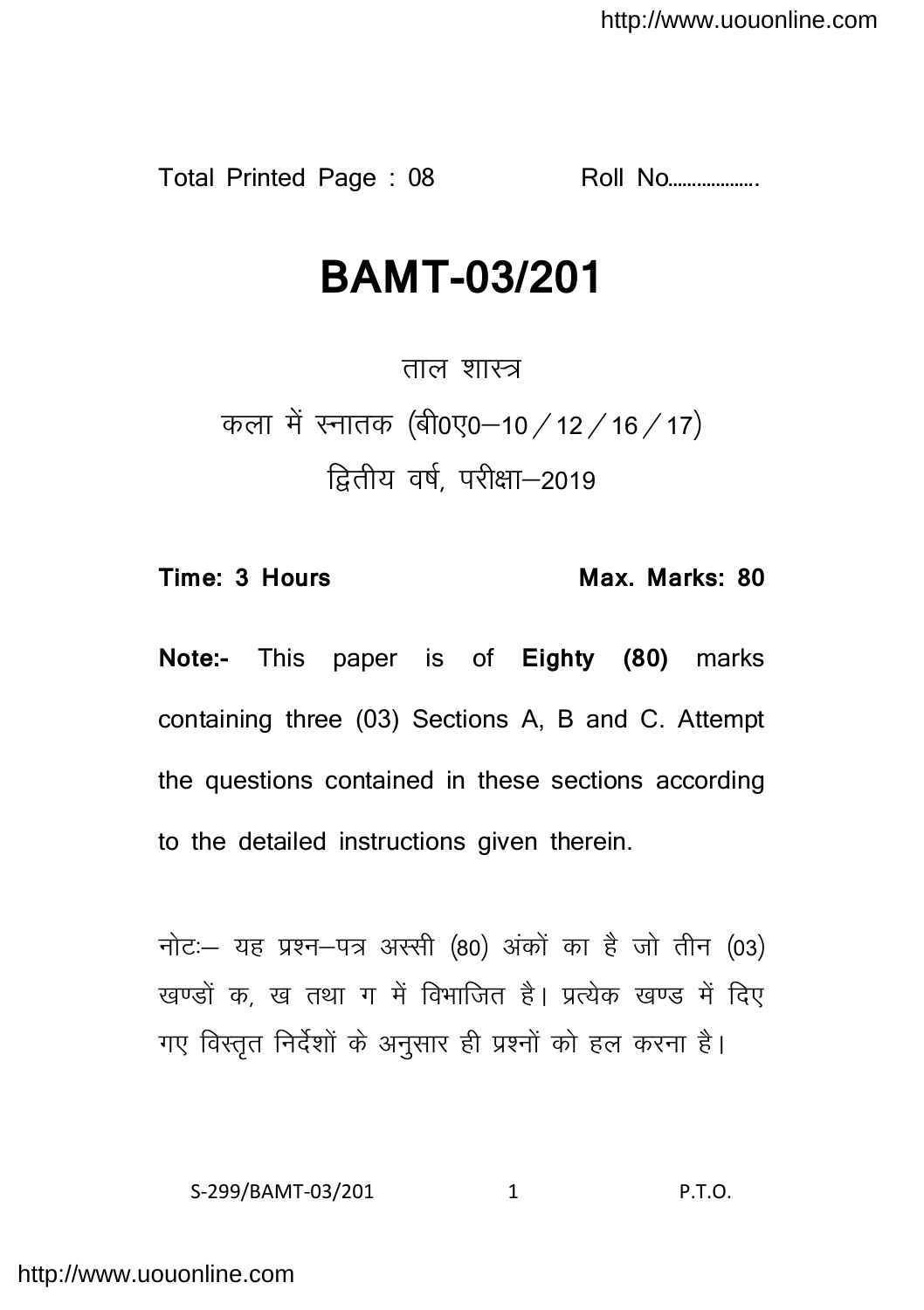**Section-A** (खण्ड-क)

(Long Answer Type Question) (दीर्घ उत्तरों वाले प्रश्न)

- **Note:-** Section 'A' contains four (04) long-answertype questions of Nineteen (19) marks each. Learners are required to answer any two (02) questions only. **(2×19=38)**
- नोट: खण्ड 'क' में चार (04) दीर्घ उत्तरीय प्रश्न दिये गये हैं। प्रत्येक प्रश्न के लिए उन्नीस (19) अंक निर्धरित हैं। शिक्षार्थियों को इनमें से केवल दो (02) प्रश्नों के उत्तर देने हैं।
- 1. Write about the history of music during medival period. मध्यकाल के संगीत के इतिहास के विषय में लिखिए।

S-299/BAMT-03/201 2 P.T.O.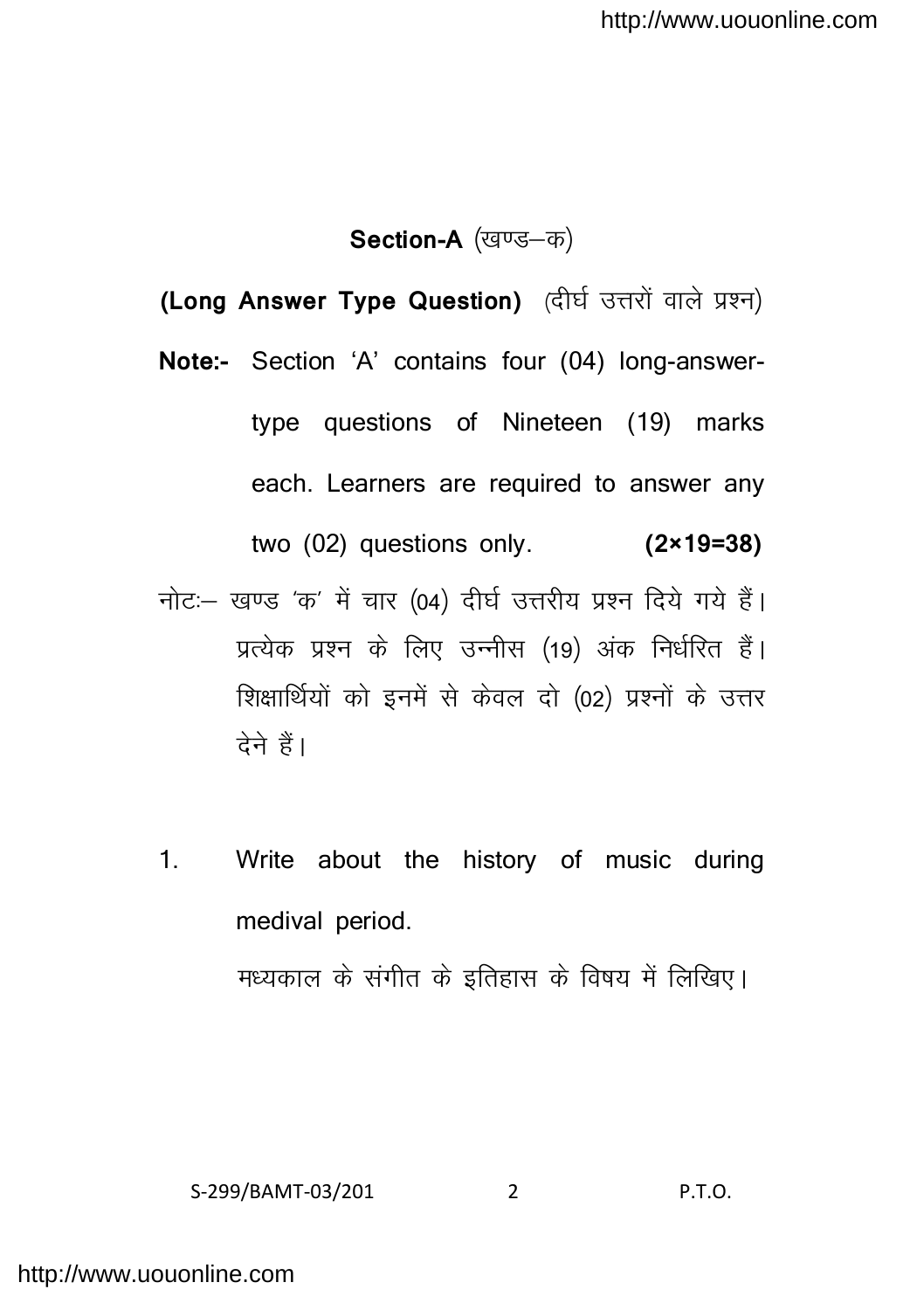- 2. Write in detail about Lucknow Banaras and Punjab gharana. लखनऊ, बनारस एवं पंजाब घराने के विषय में विस्तार से लिखिए।
- 3. Write an essay on the importance of Laya in Indian Music. भारतीय संगीत मे लय के महत्व पर निबन्ध लिखिए।
- 4. Describe south Indian ala system in detail. दक्षिण ताल पद्वाति का विस्तार से समझाइए।

**Section-B** (खण्ड-ख)

## **(Short Answer Type Questions)**

(लघ उत्तरों वाले प्रश्न)

**Note:-** Section 'B' contains eight (08) short answer type questions of eight (08) marks each. Learners are required to answer any four (04) questions only. **(8×4=32)**

$$
S-299/BAMT-03/201 \t\t 3 \t P.T.O.
$$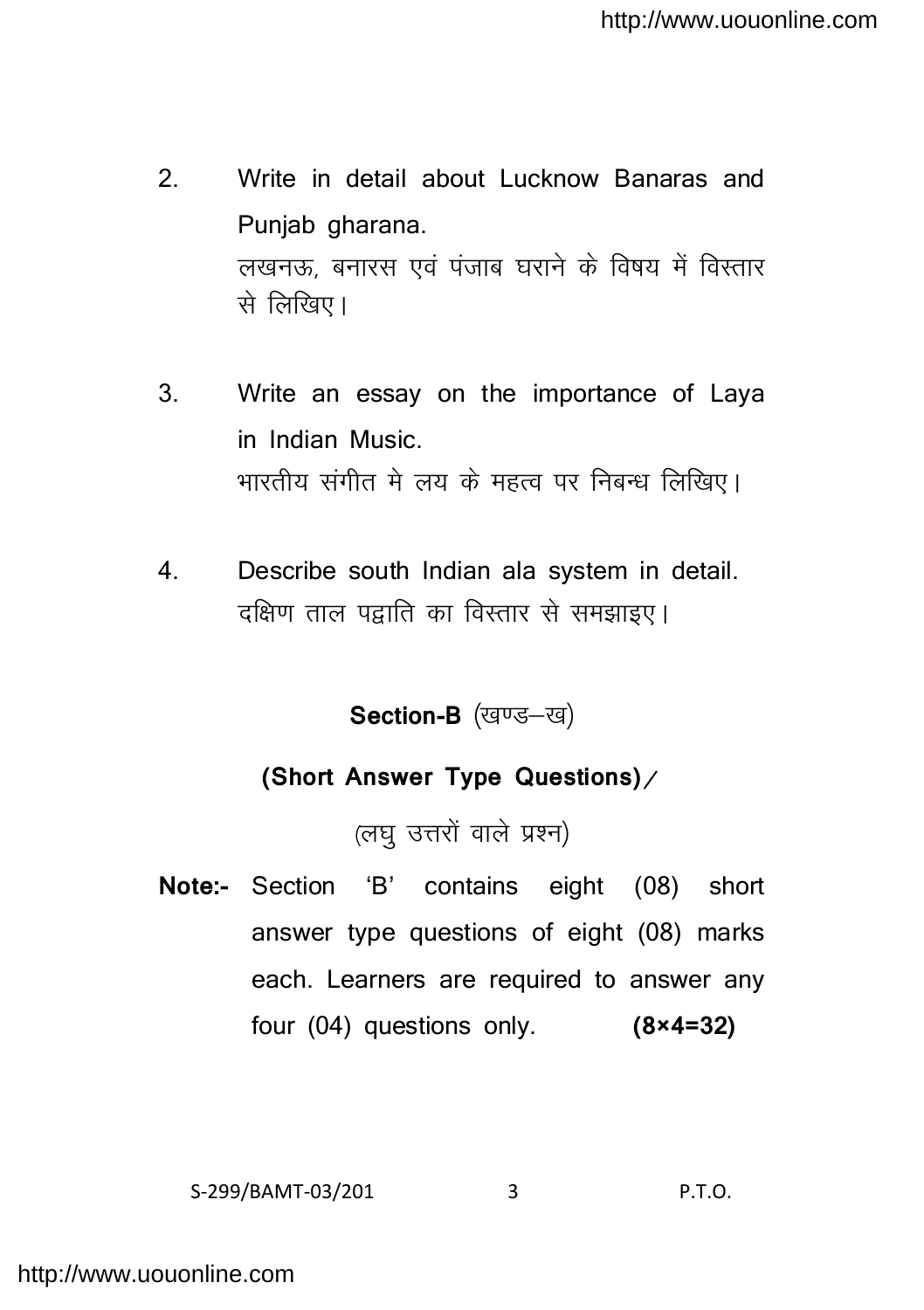- $\vec{h}$ ट:- खण्ड 'ख' में आठ (08) लघु उत्तरों वाले प्रश्न दिये गये हैं। प्रत्येक प्रश्न के लिए आठ (08) अंक निर्धरित हैं। शिक्षार्थियों को इनमें से केवल चार (04) प्रश्नों के उत्तर देने हैं।
- 1. Define Laya with example. लय की परिभाषा उदाहरण सहित दीजिए।
- 2. Write chougun Layakari of sooltaal and Ektaal. सलताल एवं एकताल की चौगन लयकारी लिखिए
- 3. Write about the life sketch of Ustad Zakir Hussain.

उ.जाकिर हुसैन के जीवन पर प्रकाश डालिए।

4. Compare adachartaal and Dhamartaal. आडाचारताल एवं घमार ताल की तुलना कीजिए।

S-299/BAMT-03/201 4 P.T.O.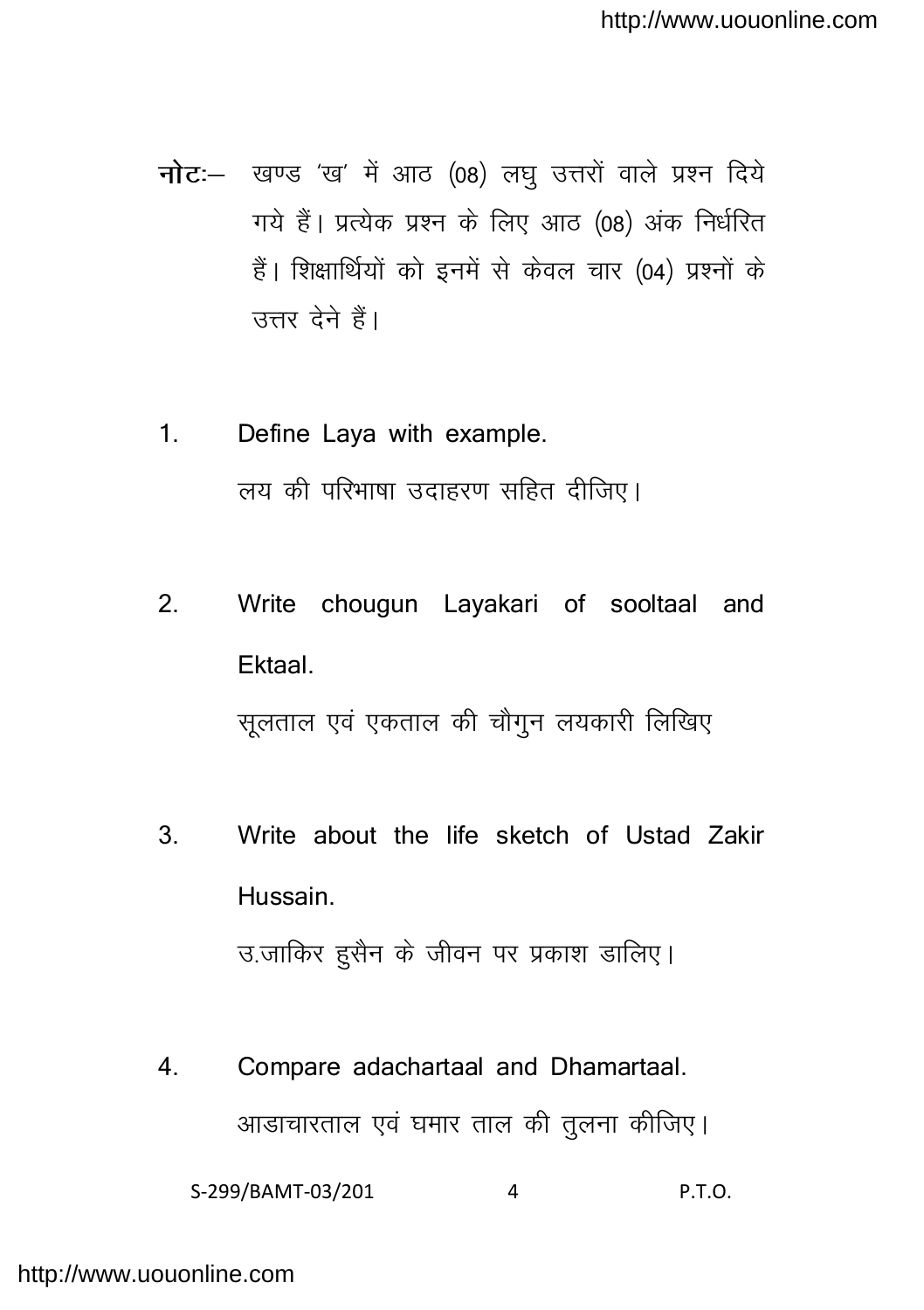- 5. Write one kayada with two paltans in Jhaptaal. झपताल में एक कायदा दो पल्टो के साथ लिखिए।
- 6. Explain dugun, Tigun and chougun layakari with examples. दुगुन, तिगुन, एवं चौगुन की लयकारी को उदाहरण सहित समझाइए।
- 7. Write one plane and one chakkardr paran of soolptaal.

सुलताल की एक साधारण तथा एक चक्करदार परन  $\widehat{G}$ खिए।

8. Describe Kriya and Jati. क्रिया एवं जाति को समझाइए।

S-299/BAMT-03/201 5 P.T.O.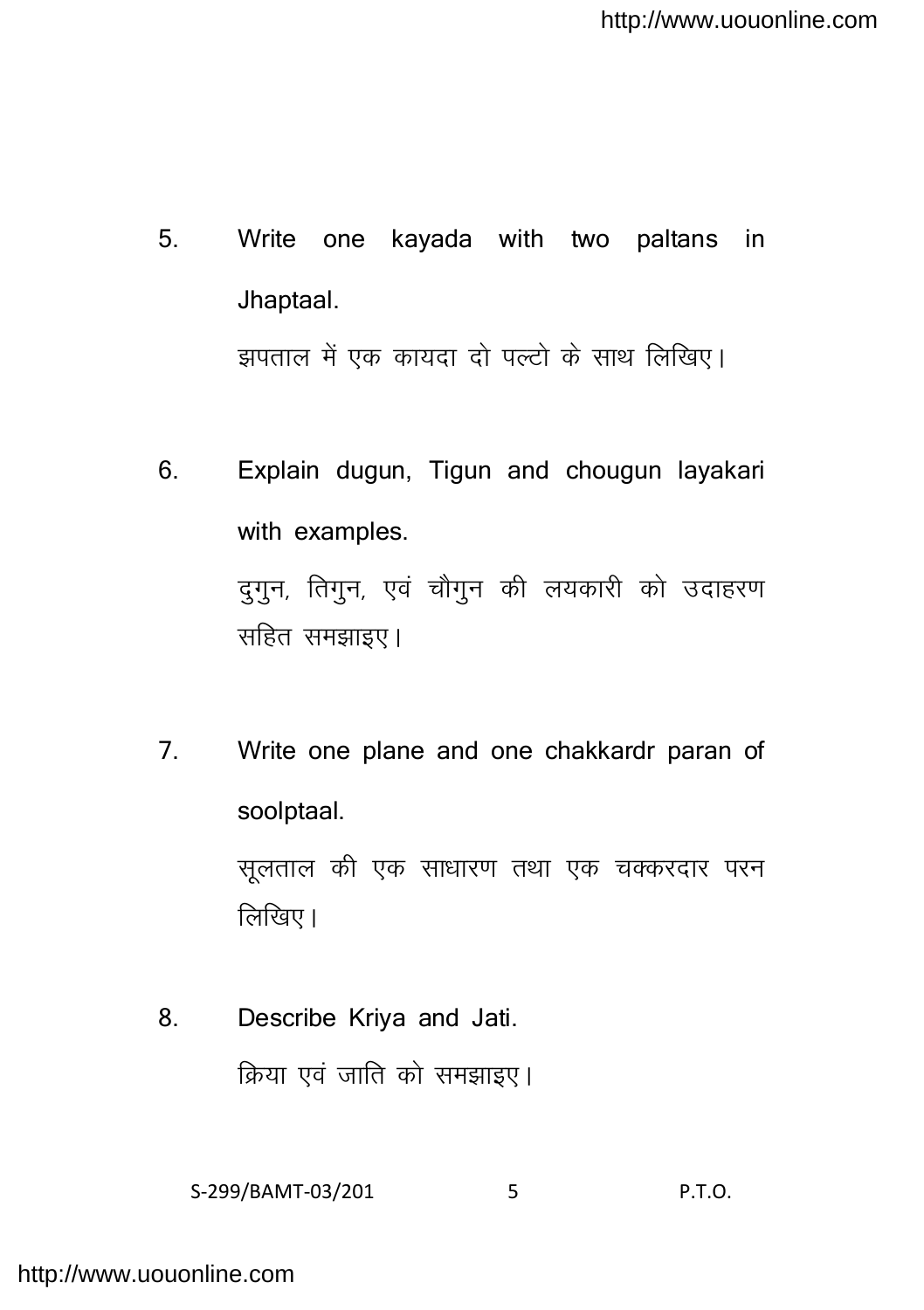### Section-C (खण्ड-ग)

## **(Objective Type Questions) / (वस्तुनिष्ठ प्रश्नों)**

**Note:-** Section 'C' contains ten (10) objective type questions of One (01) mark each. All the questions of this section are compulsory.

#### **(10×1=10)**

नोट: खण्ड 'ग' में दस (10) वस्तुनिष्ठ प्रश्नों दिये गये हैं, प्रत्येक प्रश्न के लिए एक (01) अंक निर्धरित हैं। इस खण्ड के सभी प्रश्न अनिवार्य हैं।

Fill in the Blanks / रिक्त स्थानों की पूर्ति कीजिए।

- 1. Pt. Anokhe Lal belonged to \_\_\_\_\_\_\_\_\_ Gharana.
	- ia- vuks[ksyky ----------------------------?kjkus d s FksA

S-299/BAMT-03/201 6 P.T.O.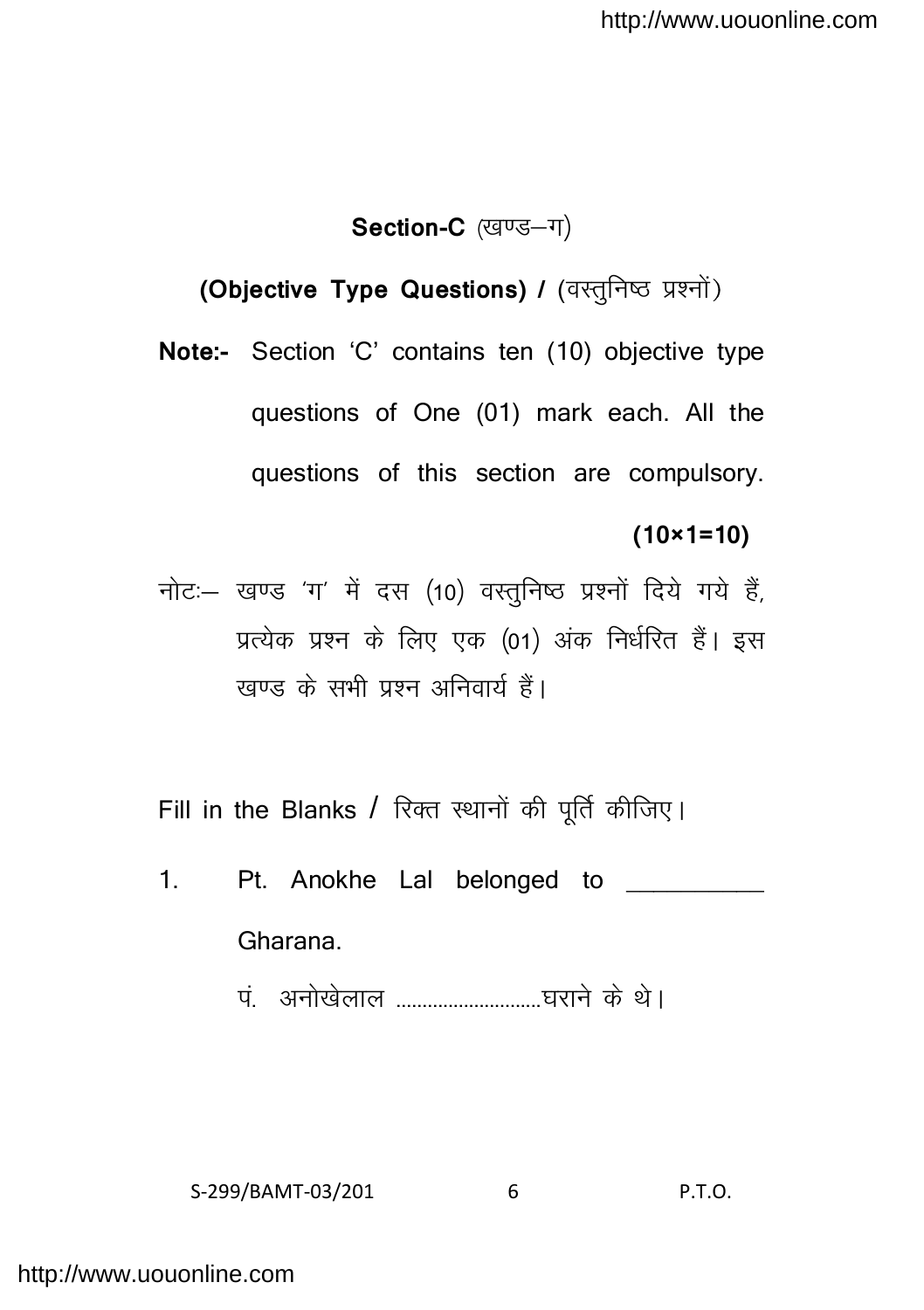- 2. Number of basic taal of shouth Indian taal system are \_\_\_\_\_. दक्षिण भारतीय ताल पद्धति की मुल ताल की संख्या ... ----------------------gS
- 3. Two beats into one beat is called layakari. ,d ek=k es nks ek=kvk sa -------------------------------- y;dkjh कहलाती $_8$ ।
- 4. Number of yeti are the same state of  $\sim$ ;fr dh la[;k -----------------------------------------gSaA
- 5. Sooltaal has bubhags. lwyrky esa -----------------------------------foHkkx gSA

Answer in 'Yes' or 'No' हाँ अथवा नही मे उत्तर दीजिए।

S-299/BAMT-03/201 7 P.T.O.